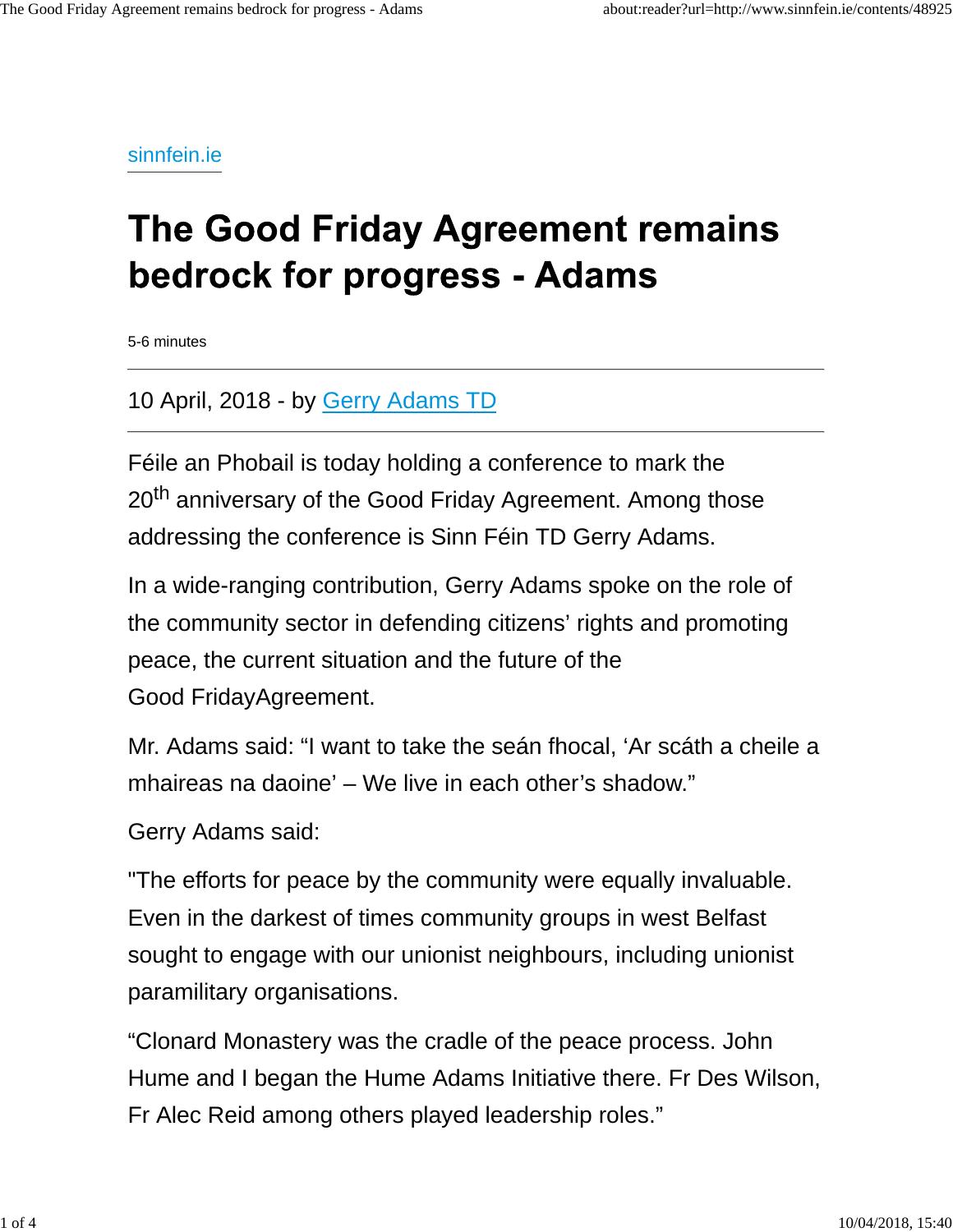Commenting on current events Gerry Adams said:

"Today all thinking republicans are committed to peaceful and democratic methods to achieve our aims. The IRA is gone. The war is over. Notwithstanding the worrying polarisation of politics here I believe the peace process is secure not least because there is no community support for a return to conflict.

"On the contrary the opposite is the case. So there is no threat to anyone from the community represented by Sinn Féin.

"However, no one should be surprised by the twists and turns that have occurred from April 10<sup>th</sup> 1998 to now. It is worth remembering the Good Friday Agreement was achieved without the Ulster Unionist Party talking to Sinn Féin. The DUP didn't even turn up."

Dealing with the issue of the Tory/DUP alliance and Brexit Gerry Adams said:

"For its own narrow, party political selfish reasons the Tory government has actively encouraged the most negative, intransigent and sectarian elements of political unionism to attack and undermine the Good Friday Agreement.

"The formal alliance between the DUP and the Tories is also causing significant difficulties, not least over Brexit. Brexit not only threatens the two economies on this island but it also threatens the Good Friday Agreement, in particular the human rights elements and safeguards.

"Currently, the institutions are still suspended. It is Sinn Féin's view that the Irish and British governments must convene the British Irish Intergovernmental Conference. The responsibility of the Conference should be to produce a plan, a pathway to bring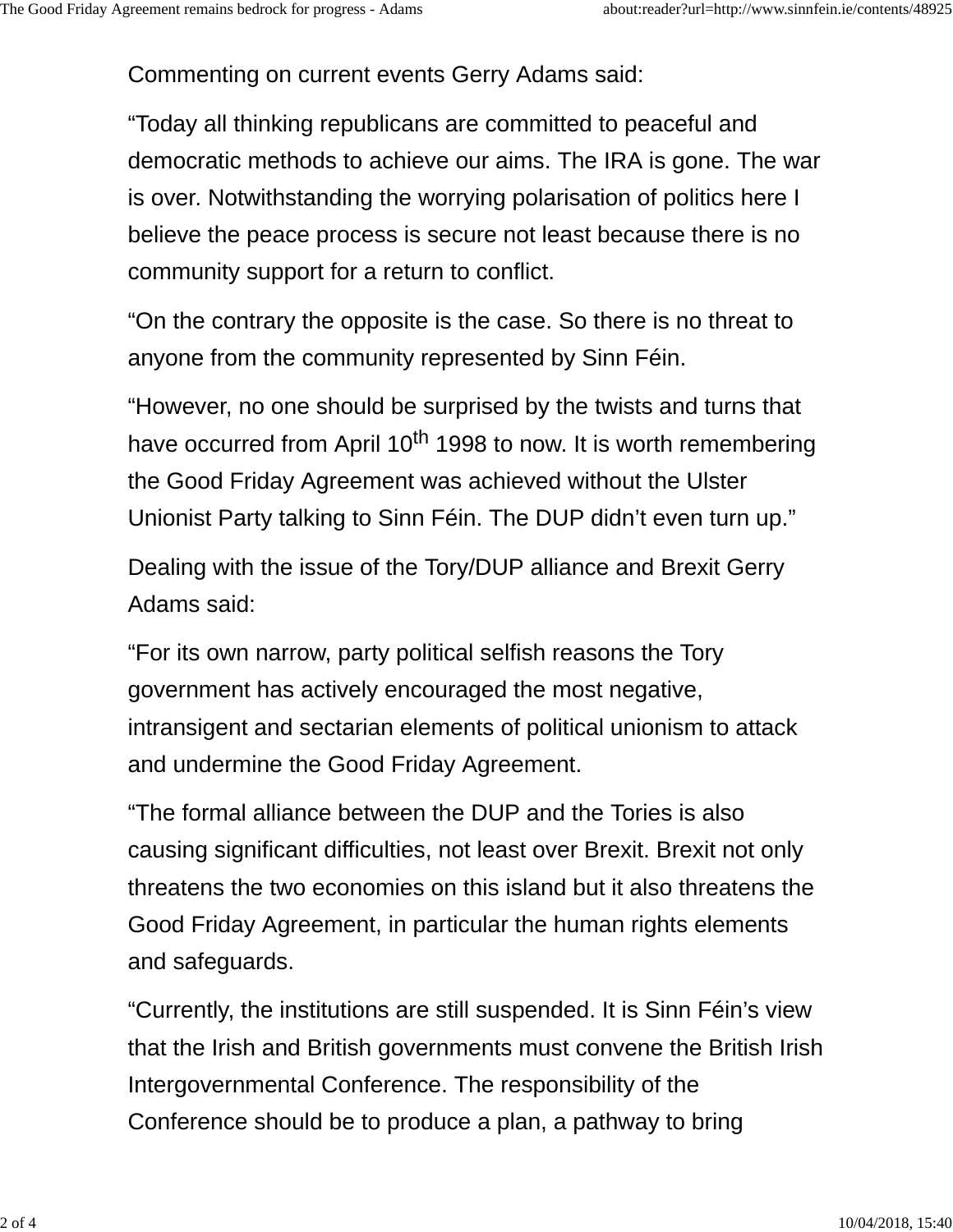forward the legislation and resources to secure these rights and implement the outstanding agreements from 20 years ago.

"This is a challenge for both governments and especially for the Irish Government given the negative stance of this British government, its lack of support for the Good Friday Agreement, and Theresa May's pact with the DUP."

In his final remarks about the Good Friday Agreement Gerry Adams said:

"Notwithstanding the ongoing difficulties the

Good Friday Agreement remains the bedrock of any future agreement and for any progress. Indeed, the Good Friday Agreement should be unconditionally embraced by all political parties. This is the surest way for outstanding issues at the core of current difficulties to be resolved…

"Because of a deficit of positive leadership within unionism at this time there appears to be limited chances of progress. However, this is temporary and it does not mean we do nothing.

"Now is the time to build community consensus for change.

"Now is the time for outreach by progressives, not only to other progressive though this is vitally important, but also to those who do not share our views.

"The social and economic interests of working-class unionists and loyalists are not well served by the DUP or the UUP.

"This is most obvious in this city of Belfast and especially since the death of David Ervine and the electoral decline of the PUP.

"So while the peace process needs to be nurtured and developed into a process of communal tolerance and mutual respect – and